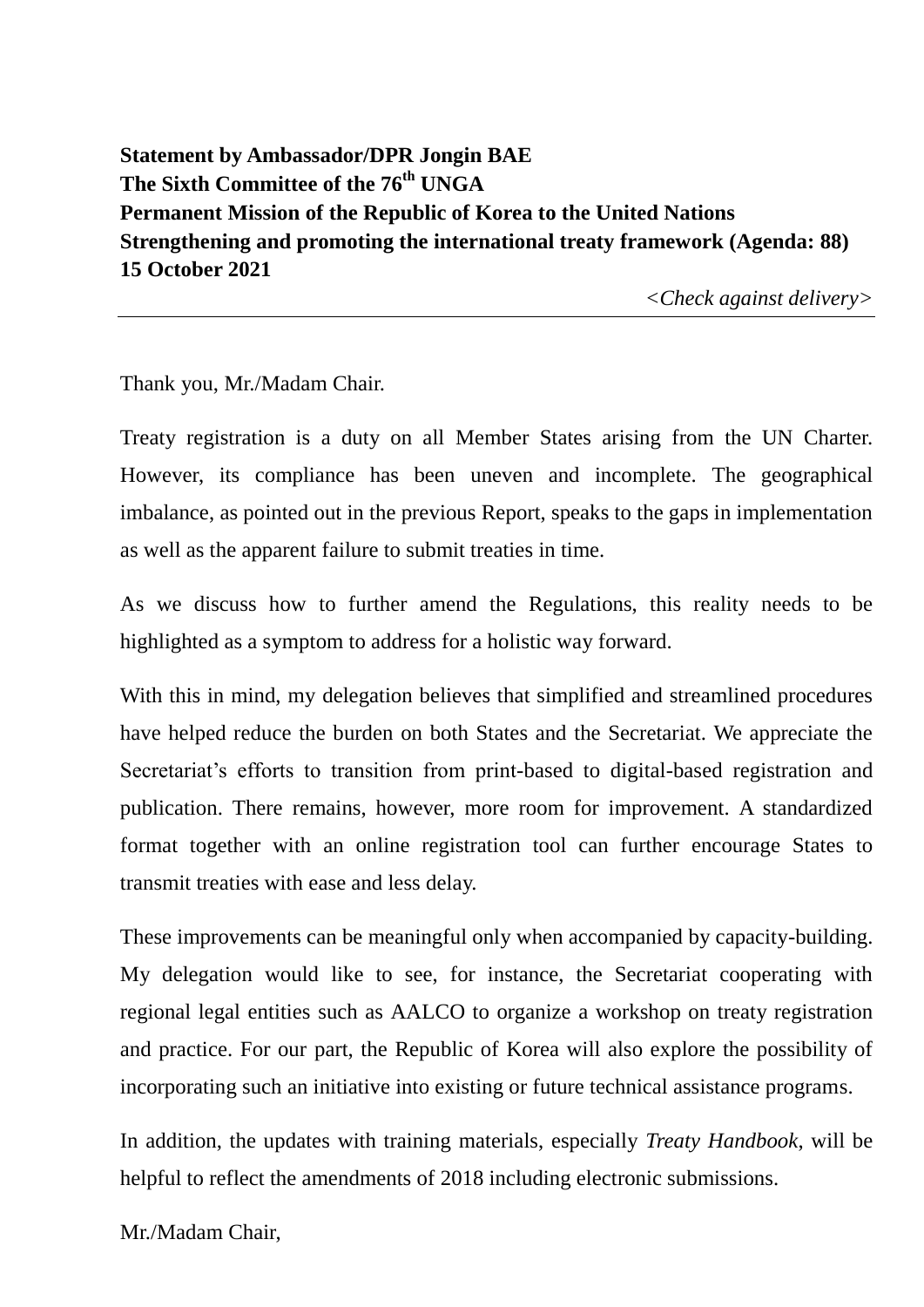We are now compelled to view treaty registration not just as a Charter obligation, but also as a sort of tool in light of its utility and practical value. In our opinion, such questions as whether it really serves its purposes or how we can optimize it so that the burdens do not unduly outweigh the benefits are legitimate.

My delegation notes with appreciation that the Secretariat has made the texts of registered treaties promptly available online through the electronic database. This has substantially enhanced accessibility, and we see added-value in reflecting this good practice in the relevant Regulations.

Concerning the formal publication in the *UN Treaty Series*, however, we have concerns about the significant backlog due to the limited resources of Member States and the Secretariat to provide translations in English and French in a timely manner.

My delegation finds that Spain's proposals deserve more consideration as a way to expedite publication; namely for States to submit a courtesy translation into any of the six official languages on a voluntary basis.

Another pragmatic approach lies in the broadening of the limited publication policy, as suggested by France. Article 12, paragraph 2, of the current Regulations can be either expressly expanded or more broadly construed so that many of the bilateral agreements of a technical and administrative nature, including detailed annexes, do not have to be fully published or translated in the *UN Treaty Series*.

Given the considerable increase in the submission of treaties and their length and technical complexity, we believe that this is a viable option to lessen the workload. In this vein, my delegation would like the Secretariat to look into how to further widen the category of optional limited publication from the perspective of the practical value.

Lastly, my delegation believes that the broad language of this agenda item "Strengthening and promoting the international treaty framework" enables us to accommodate an exchange of views and practices beyond the topic of treaty registration. As Austria once proposed, my delegation would like to see more interactions on treaty-making practice under any subtopics like the practice of